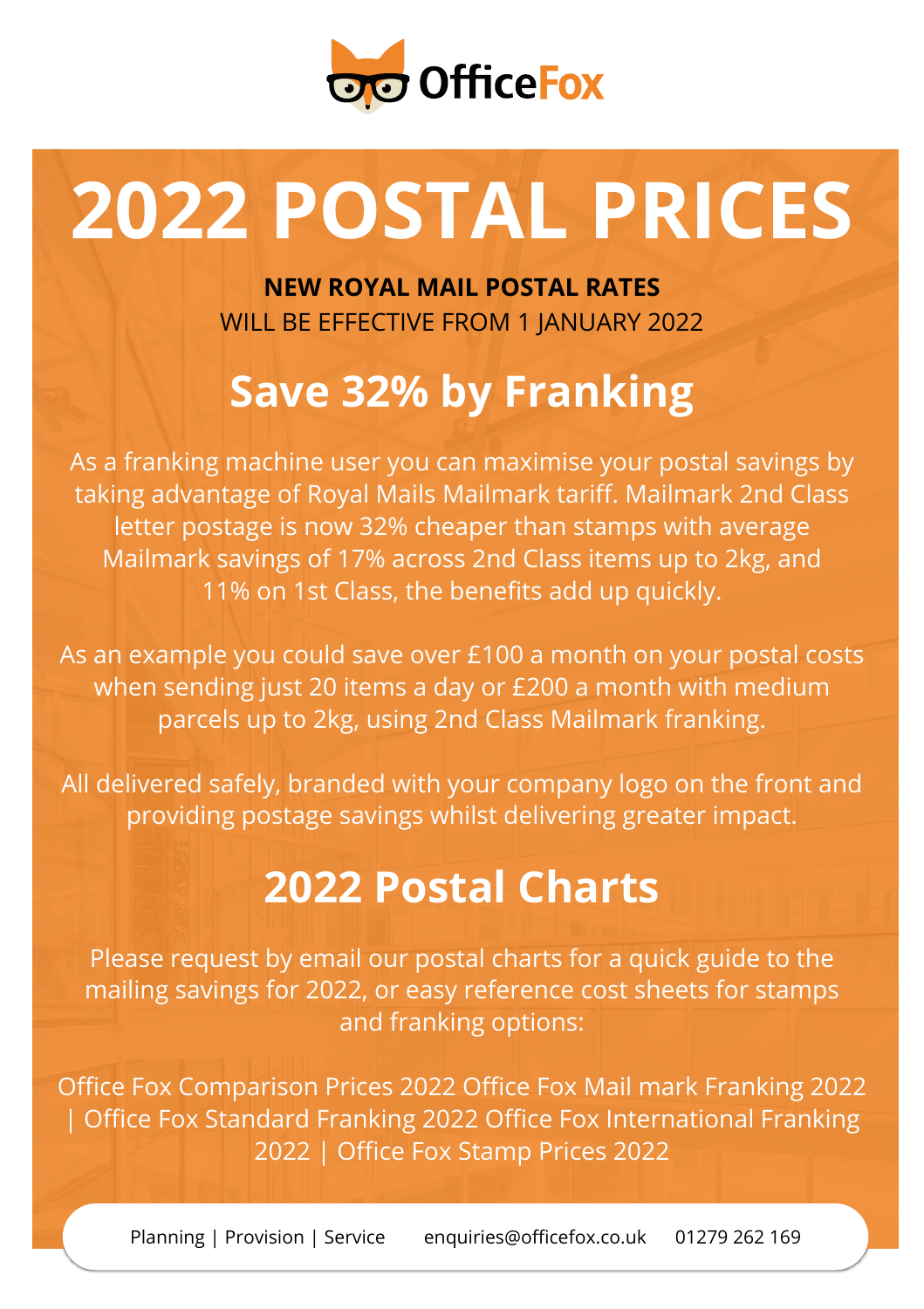

### **MAILMARK Savings vs 2nd Class stamped mail**

MAILMARK savings vs 2nd Class Stamps

- **18p saving** on every standard letter
- **31p saving** on large letters up to 250g
- **42p saving** on large letter up to 750g
- **28p saving** on small parcels to 2kg
- **48p saving** on medium parcels to 2kg

#### **MAILMARK Savings vs 1st Class stamped mail**

MAILMARK savings vs 1st Class Stamps

- **10p saving** on every standard letter
- **11p saving** on large letters up to 250g
- **29p saving** on large letter up to 750g
- **28p saving** on small parcels to 2kg
- **£1.38 saving** on medium parcels to 2kg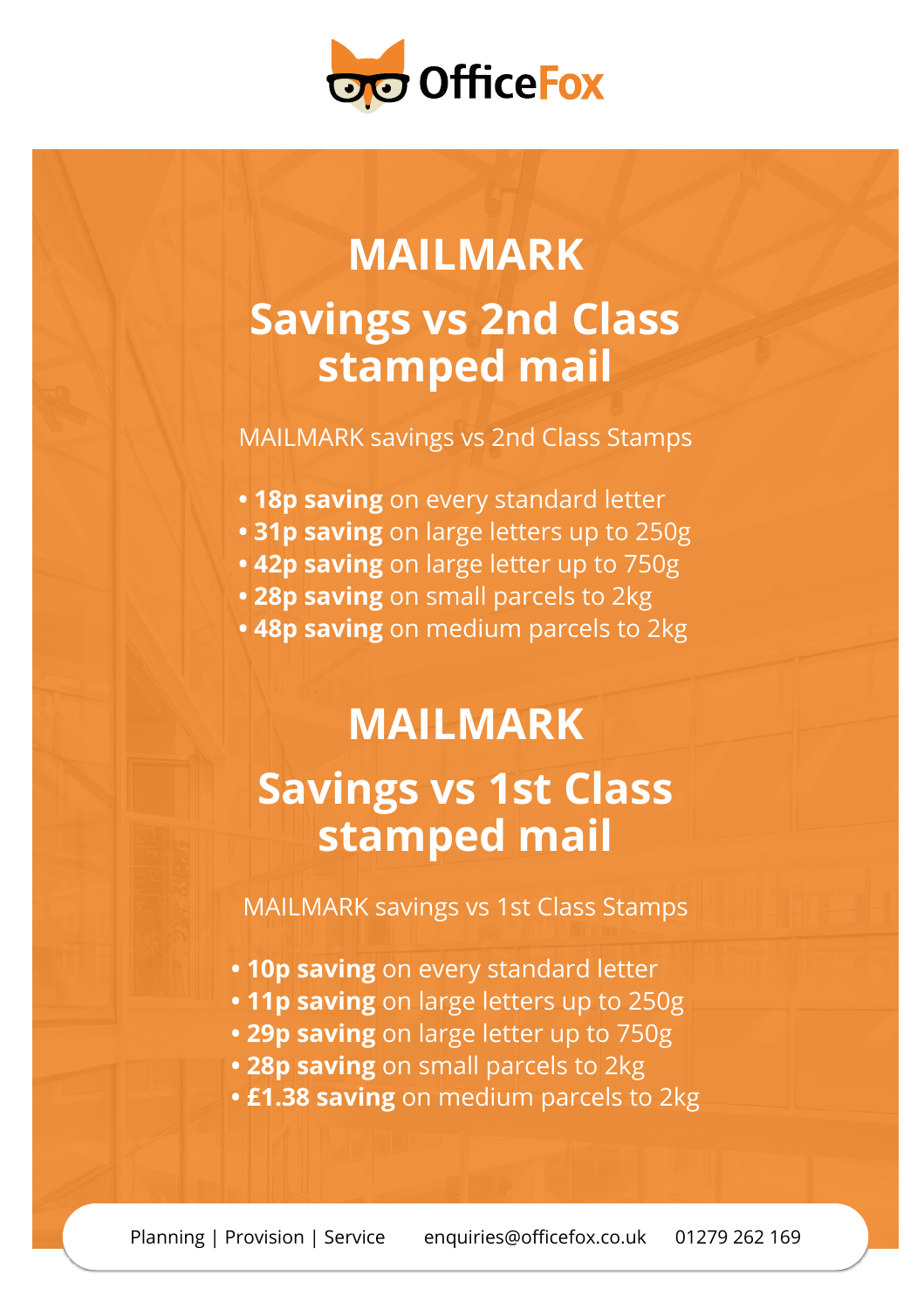

### **FRANKING Savings vs 2nd Class stamped mail**

FRANKING savings vs 2nd Class Stamps

- **15p saving** on every standard letter
- **26p saving** on large letters up to 250g
- **38p saving** on large letter up to 750g
- **28p saving** on small parcels to 2kg
- **48p saving** on medium parcels to 2kg

#### **FRANKING**

#### **Savings vs 1st Class stamped mail**

FRANKING savings vs 1st Class Stamps

- **8p saving** on every standard letter
- **6p saving** on large letters up to 250g
- **22p saving** on large letter up to 750g
- **28p saving** on small parcels to 2kg
- **£1.38 saving** on medium parcels to 2kg